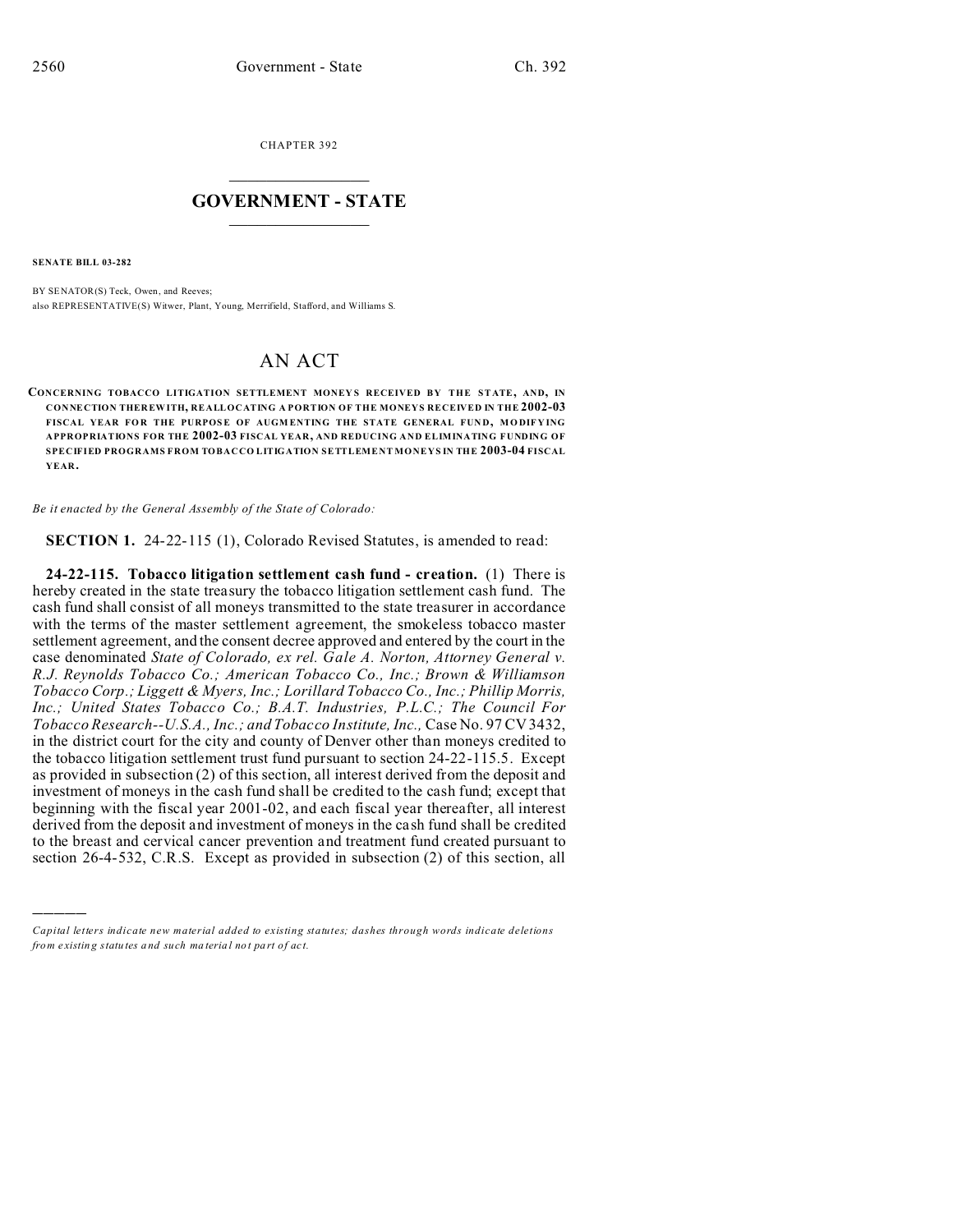moneys in the cash fund shall be subject to appropriation by the general assembly for such purposes as may be authorized by law in accordance with the terms of the settlement agreements and the consent decree. EXCEPT AS PROVIDED IN SUBSECTION (2) OF THIS SECTION, AT THE END OF THE 2003-04 FISCAL YEAR, BUT PRIOR TO THE MAKING OF ANY TRANSFER OF MONEYS FROM THE CASH FUND TO THE TOBACCO LITIGATION SETTLEMENT TRUST FUND AT THE END OF THE FISCAL YEAR AS REQUIRED BY THIS SUBSECTION (1), THE LESSER OF FIFTY PERCENT OF ALL UNEXPENDED AND UNENCUMBERED MONEYS AND ALL MONEYS NOT APPROPRIATED FOR THE 2004-05 FISCAL YEAR IN THE CASH FUND OR SEVEN MILLION FIVE HUNDRED NINETY-FOUR THOUSAND EIGHT HUNDRED SIXTEEN DOLLARS SHALL BE TRANSFERRED FROM THE CASH FUND TO THE GENERAL FUND AND CONTINUOUSLY APPROPRIATED FOR THE IMPLEMENTATION OF THE TONY GRAMPSAS YOUTH SERVICES PROGRAM CREATED AND EXISTING PURSUANT TO PART 2 OF ARTICLE 20.5 OF TITLE 25, C.R.S. Except as provided in subsection (2) of this section, at the end of any fiscal year, all unexpended and unencumbered moneys and all moneys not appropriated for the following fiscal year in the cash fund shall be transferred to the tobacco litigation settlement trust fund.

**SECTION 2.** 24-22-115 (2), Colorado Revised Statutes, is amended BY THE ADDITION OF THE FOLLOWING NEW PARAGRAPHS to read:

**24-22-115. Tobacco litigation settlement cash fund - creation.** (2) (e) NOTWITHSTANDING ANY PROVISION OF THIS SUBSECTION (2) TO THE CONTRARY, ON THE EFFECTIVE DATE OF THIS PARAGRAPH (e), THE STATE TREASURER SHALL DEDUCT FIVE MILLION SIX HUNDRED FIFTY-ONE THOUSAND ONE HUNDRED FIVE DOLLARS FROM THE TOBACCO LITIGATION SETTLEMENT CASH FUND AND TRANSFER SUCH SUM TO THE GENERAL FUND FOR USE IN THE 2002-03 FISCAL YEAR.

(f) NOTWITHSTANDING ANY PROVISION OF THIS SUBSECTION (2) TO THE CONTRARY, UPON RECEIPT OF ANY MONEYS PAID TO THE STATE TREASURER IN APRIL 2003 IN ACCORDANCE WITH THE TERMS OF THE MASTER SETTLEMENT AGREEMENT, THE SMOKELESS TOBACCO MASTER SETTLEMENT AGREEMENT, AND THE CONSENT DECREE APPROVED AND ENTERED BY THE COURT IN THE CASE DENOMINATED *STATE OF COLORADO, EX REL.GALE A.NORTON,ATTORNEY GENERAL V.R.J.REYNOLDSTOBACCO CO.;AMERICAN TOBACCO CO.,INC.;BROWN&WILLIAMSON TOBACCO CORP.; LIGGETT* & MYERS, INC.; LORILLARD TOBACCO CO., INC.; PHILLIP MORRIS, INC.; UNITED STATES *TOBACCO CO.; B.A.T. INDUSTRIES, P.L.C.; THE COUNCIL FOR TOBACCO RESEARCH--U.S.A., INC.; AND TOBACCO INSTITUTE, INC.,* CASE NO. 97 CV 3432, IN THE DISTRICT COURT FOR THE CITY AND COUNTY OF DENVER, OTHER THAN ATTORNEY FEES AND COSTS, THE STATE TREASURER SHALL DEDUCT TWENTY-ONE MILLION SIX HUNDRED SIXTY THOUSAND SIX HUNDRED NINE DOLLARS OF SUCH AMOUNT FROM THE TOBACCO LITIGATION SETTLEMENT CASH FUND AND TRANSFER SUCH SUM TO THE GENERAL FUND FOR USE IN THE 2002-03 FISCAL YEAR.

**SECTION 3.** 24-75-1104 (1.7) (d), Colorado Revised Statutes, as enacted by Senate Bill 03-190, enacted at the First Regular Session of the Sixty-fourth General Assembly, and the introductory portion to 24-75-1104 (2), Colorado Revised Statutes, as amended by Senate Bill 03-190, enacted at the First Regular Session of the Sixty-fourth General Assembly, are amended to read:

**24-75-1104. Use of settlement moneys - programs.** (1.7) Notwithstanding the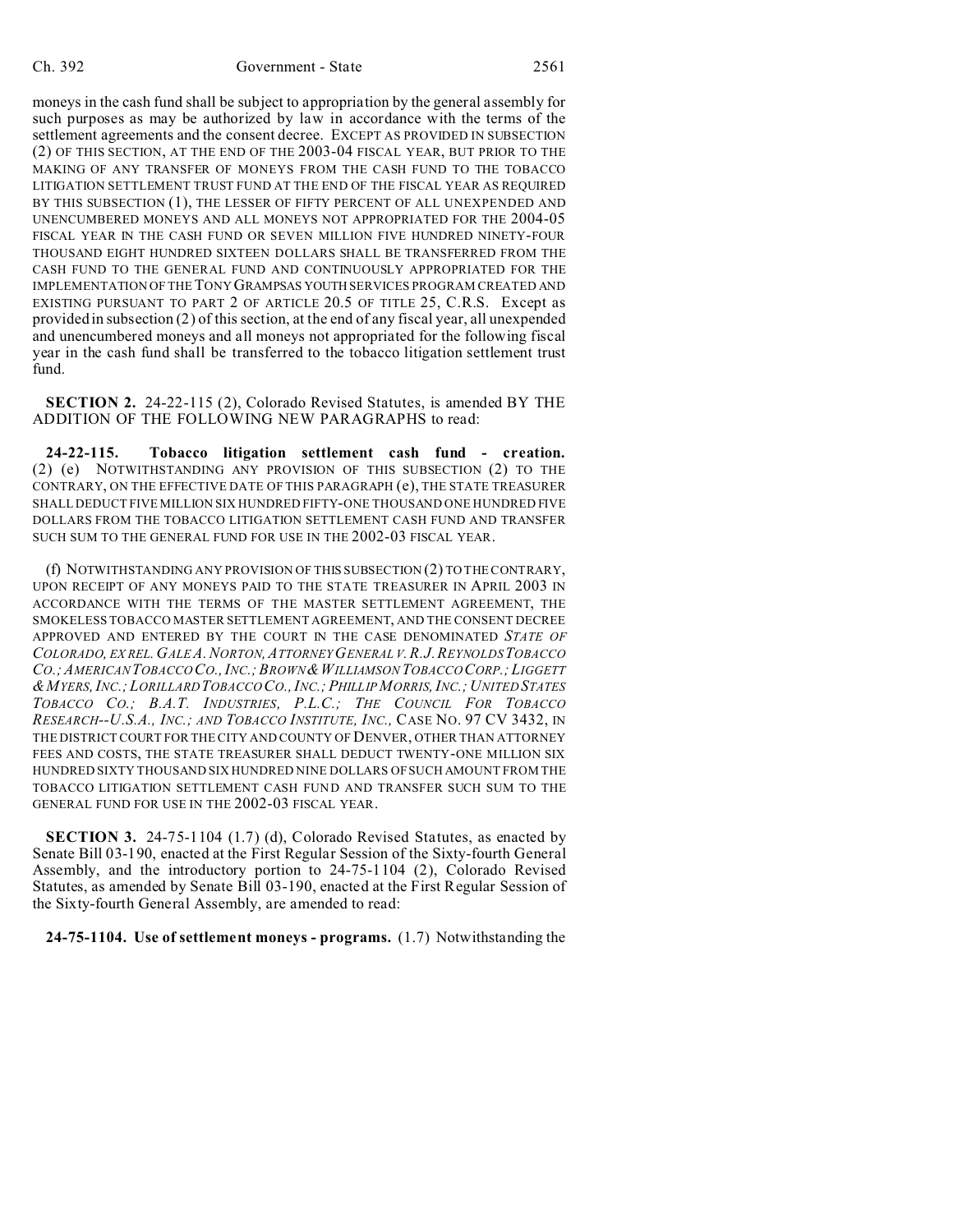provisions of subsection (1) of this section, for the 2002-03 fiscal year, the following programs shall receive appropriations in the following specified amounts from the settlement moneys received by the state:

(d) The tobacco education, prevention, and cessation grant program created in part 8 of article 3.5 of title 25, C.R.S., shall receive twelve million nine hundred ninety-eight thousand seven hundred twenty-three SEVEN MILLION THREE HUNDRED FORTY-SEVEN THOUSAND SIX HUNDRED EIGHTEEN dollars.

(2) The general assembly shall appropriate the amounts specified in subsections  $(1)$ , and  $(1.7)$ , AND  $(1.8)$  of this section from moneys credited to the tobacco litigation settlement cash fund created in section 24-22-115. For fiscal years other than the 2002-03 fiscal year AND THE 2003-04 FISCAL YEAR, the state controller shall first allocate the amounts specified in paragraphs (a), (c), (d), (e), (f), and (g) of subsection (1) of this section and then allocate the amount for the children's basic health plan trust as specified in paragraph (b) of subsection (1) of this section. For the 2002-03 fiscal year, the state controller shall first allocate the amounts specified in paragraph (f) of subsection (1) of this section and paragraphs (a), (c), (d), (e), and (f) of subsection (1.7) of this section and then allocate the amount for the children's basic health plan as specified in paragraph (b) of subsection (1) of this section. FOR THE 2003-04 FISCAL YEAR, THE STATE CONTROLLER SHALL FIRST ALLOCATE THE AMOUNT FOR THE CHILDREN'S BASIC HEALTH PLAN AS SPECIFIED IN SUBPARAGRAPH (VII) OF PARAGRAPH (a) OF SUBSECTION (1.8) OF THIS SECTION AND THEN ALLOCATE THE AMOUNTS SPECIFIED IN PARAGRAPH (a) OF SUBSECTION (1.8) OF THIS SECTION. If the moneys in the tobacco litigation settlement cash fund are insufficient to fund the full amount specified in subparagraph (II) of said paragraph (b) for the children's basic health plan trust, the amount of the shortfall shall be allocated out of the tobacco litigation settlement trust fund. Any amount of unencumbered settlement moneys remaining in the fund of any program specified in subsection (1) of this section at the end of any fiscal year shall be transferred to the tobacco litigation settlement trust fund created in section 24-22-115.5; except that unencumbered settlement moneys shall not be transferred from the following funds:

**SECTION 4.** 24-75-1104, Colorado Revised Statutes, is amended BY THE ADDITION OF A NEW SUBSECTION to read:

**24-75-1104. Use of settlement moneys - programs.** (1.8) (a) NOTWITHSTANDING THE PROVISIONS OF SUBSECTION (1) OF THIS SECTION, FOR THE 2003-04 FISCAL YEAR, THE FOLLOWING PROGRAMS SHALL RECEIVE APPROPRIATIONS IN THE FOLLOWING SPECIFIED AMOUNTS FROM THE SETTLEMENT MONEYS RECEIVED BY THE STATE:

(I) THE COLORADO NURSE HOME VISITOR PROGRAM CREATED IN ARTICLE 31 OF TITLE25,C.R.S., SHALLRECEIVE SIX MILLION NINE HUNDRED TWENTY-SIX THOUSAND SEVEN HUNDRED FOURTEEN DOLLARS.

(II) THE STATE DENTAL LOAN REPAYMENT PROGRAM CREATED IN ARTICLE 23 OF TITLE 25, C.R.S., SHALL RECEIVE ONE HUNDRED EIGHTY-TWO THOUSAND EIGHT HUNDRED THIRTY-FOUR DOLLARS.

(III) THE TOBACCO EDUCATION, PREVENTION, AND CESSATION GRANT PROGRAM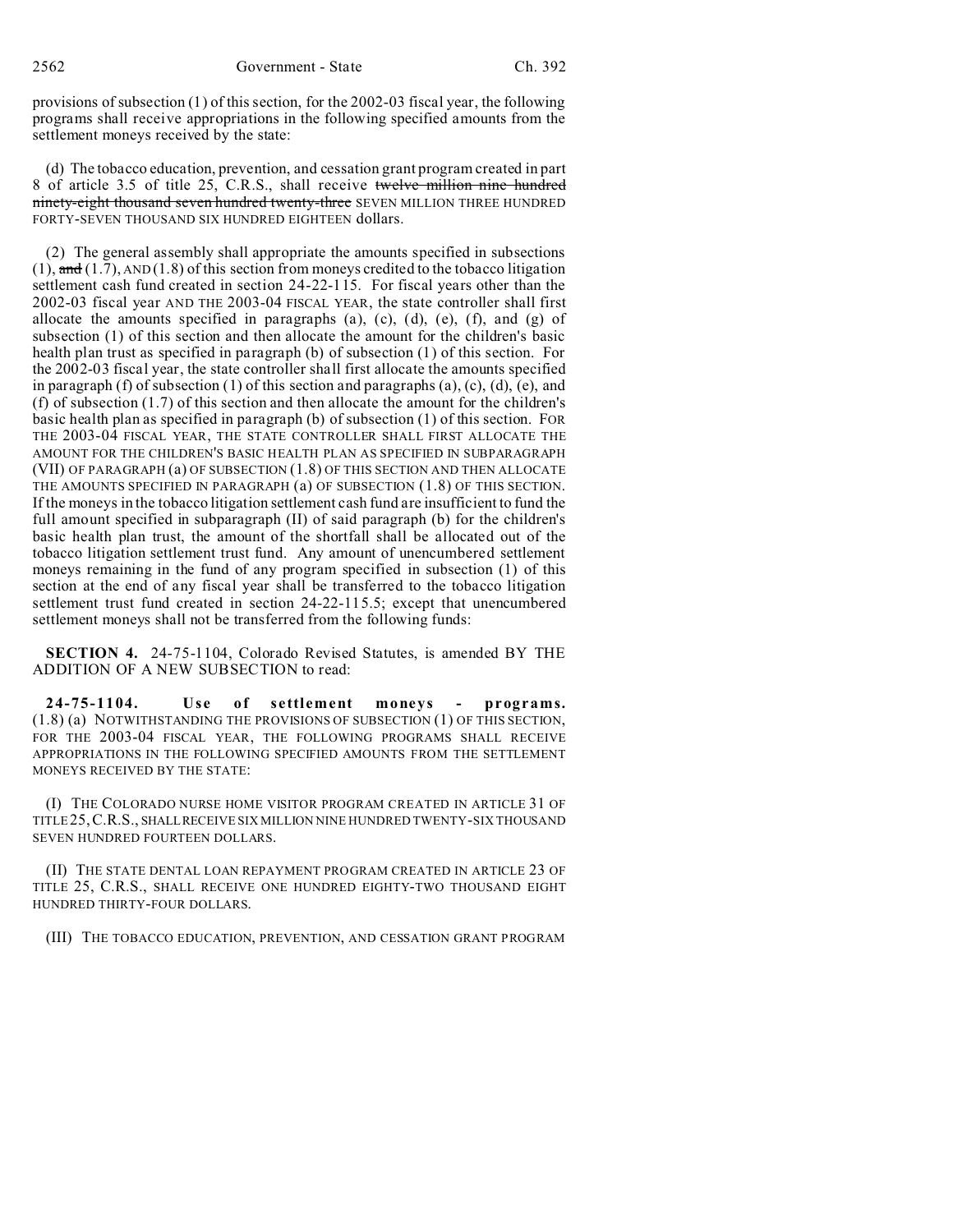CREATED IN PART 8 OF ARTICLE 3.5 OF TITLE 25,C.R.S., SHALL RECEIVE FIVE MILLION THREE HUNDRED TWELVE THOUSAND SIX HUNDRED SIXTY-FIVE DOLLARS LESS ANY AMOUNT NEEDED TO PAY THE STATE'S SHARE OF THE ANNUAL FUNDING REQUIRED FOR THE "CHILD MENTAL HEALTH TREATMENT ACT", ARTICLE 10.3 OF TITLE 27, C.R.S., AND LESS FIVE HUNDRED THOUSAND DOLLARS WHICH SHALL BE APPROPRIATED TO THE DEPARTMENT OF HEALTH CARE POLICY AND FINANCING FOR TRANSFER TO THE DEPARTMENT OF HUMAN SERVICES FOR THE MEDICAID MENTAL HEALTH CAPITATION PROGRAM, AND LESS ONE HUNDRED THOUSAND DOLLARS WHICH SHALL BE APPROPRIATED TO THE DEPARTMENT OF HIGHER EDUCATION FOR THE STATE COUNCIL ON THE ARTS ESTABLISHED IN SECTION 23-9-103, C.R.S., AND LESS FIVE HUNDRED THOUSAND DOLLARS WHICH SHALL BE APPROPRIATED TO THE JUDICIAL DEPARTMENT FOR THE PROVISION OF LEGAL SERVICES TO VICTIMS OF FAMILY VIOLENCE PURSUANT TO SECTION 14-4-107, C.R.S., WHICH FUNDING SHALL BE APPROPRIATED FROM THE TOTAL AMOUNT OF SETTLEMENT MONEYS ANNUALLY RECEIVED BY THE STATE.

(IV) THE READ-TO-ACHIEVE GRANT PROGRAM CREATED PURSUANT TO SECTION 22-7-506, C.R.S., SHALL RECEIVE ELEVEN MILLION SEVEN HUNDRED NINETY-EIGHT THOUSAND FOUR HUNDRED TEN DOLLARS.

(V) THECOLORADO STATE VETERANS TRUST FUND CREATED IN SECTION 28-5-709, C.R.S., SHALL RECEIVE NINE HUNDRED TWO THOUSAND SIX HUNDRED EIGHTY-ONE DOLLARS.

(VI) THE COMPREHENSIVE PRIMARY AND PREVENTATIVE CARE GRANT PROGRAM CREATED IN PART 10 OF ARTICLE4 OF TITLE 26, C.R.S., SHALL RECEIVE FIVE MILLION FOUR HUNDRED SIXTEEN THOUSAND EIGHTY-SIX DOLLARS.

(VII) THE CHILDREN'S BASIC HEALTH PLAN TRUST CREATED IN SECTION 26-19-105, C.R.S., SHALL RECEIVE EIGHTEEN MILLION FIVE HUNDRED THOUSAND DOLLARS.

(b) NOTWITHSTANDING THE PROVISIONS OF PARAGRAPH (c) OF SUBSECTION (1) OF THIS SECTION, FOR THE 2003-04 FISCAL YEAR, THE TOBACCO-RELATED AND TOBACCO-FOCUSED RESEARCH GRANT PROGRAM IMPLEMENTED PURSUANT TO PART 2 OF ARTICLE 20 OF TITLE 23, C.R.S., SHALL NOT RECEIVE AN APPROPRIATION FROM THE SETTLEMENT MONEYS RECEIVED BY THE STATE.

**SECTION 5.** 25-31-107 (2) (d) (I), Colorado Revised Statutes, as amended by Senate Bill 03-190, enacted at the First Regular Session of the Sixty-fourth General Assembly, is amended to read:

**25-31-107. Nurse home visitor program - selection of entities - grants.** (2) (d) (I) For the 2000-01 fiscal year, the general assembly shall appropriate to the fund three percent of the total amount of moneys received by the state pursuant to the master settlement agreement, other than attorney fees and costs, during the preceding fiscal year; except that the amount so appropriated to the fund shall not exceed three million dollars. Except as otherwise provided in section 24-75-1104 (1.7) (a) OR  $(1.8)$  (a) (I), C.R.S., beginning with the 2001-02 fiscal year and for each fiscal year thereafter until the 2008-09 fiscal year, the general assembly shall increase the amount appropriated to the fund by two percent per fiscal year; except that the amount of increase shall not exceed an additional two million dollars per year. For the 2008-09 fiscal year and for each fiscal year thereafter so long as the state receives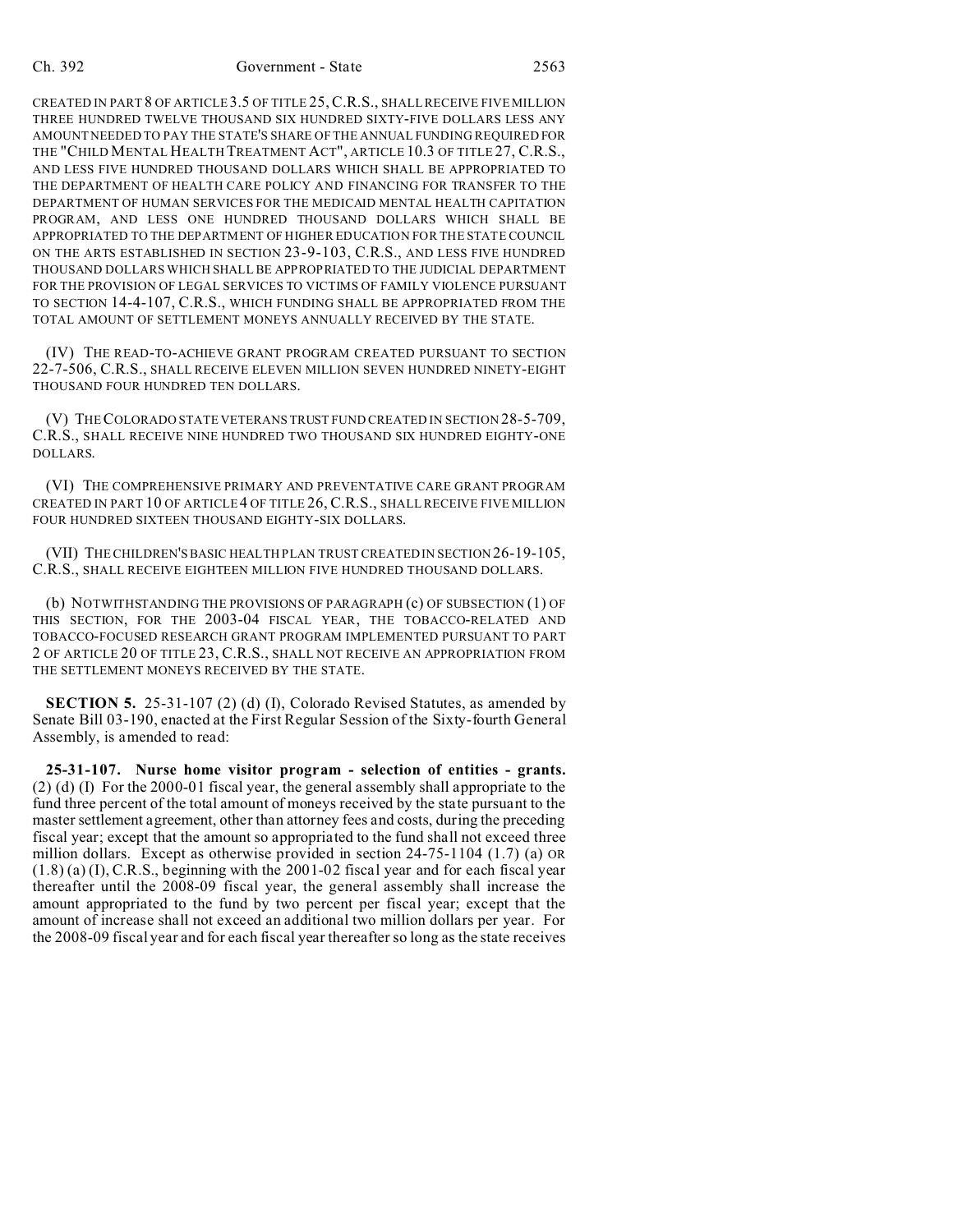moneys pursuant to the master settlement agreement, the general assembly shall appropriate to the fund nineteen percent of the total amount of moneys received by the state pursuant to the master settlement agreement, other than attorney fees and costs, during the preceding fiscal year; except that the amount so appropriated to the fund in any fiscal year shall not exceed nineteen million dollars. The general assembly shall appropriate the amount specified in this paragraph (d) from moneys credited to the tobacco litigation settlement cash fund created in section 24-22-115, C.R.S.

**SECTION 6.** 25-23-104 (2), Colorado Revised Statutes, as amended by Senate Bill 03-190, enacted at the First Regular Session of the Sixty-fourth General Assembly, is amended to read:

**25-23-104. Dental loan repayment fund - acceptance of grants and donations.** (2) Except as otherwise provided in section  $24-75-1104$  (1.7) (b) OR (1.8) (a) (II), C.R.S., beginning in fiscal year 2001-02, and for each fiscal year thereafter so long as the state receives moneys pursuant to the master settlement agreement, the general assembly shall appropriate to the state dental loan repayment fund two hundred thousand dollars from the moneys annually received by the state pursuant to the master settlement agreement. The general assembly shall appropriate the amount specified in this subsection (2) from moneys credited to the tobacco litigation settlement cash fund created in section 24-22-115, C.R.S. The amount appropriated pursuant to this subsection (2) shall be in addition to and not in replacement of any general fund moneys appropriated to the state dental loan repayment fund.

**SECTION 7.** 25-3.5-807 (2) (a), Colorado Revised Statutes, as amended by Senate Bill 03-190, enacted at the First Regular Session of the Sixty-fourth General Assembly, is amended to read:

**25-3.5-807. Tobacco program fund - created.** (2) (a) Except as otherwise provided in section 24-75-1104  $(1.7)$  (d) OR  $(1.8)$  (a)  $(III)$ , C.R.S., beginning in fiscal year 2000-01 and for fiscal years thereafter so long as the state receives moneys pursuant to the master settlement agreement, the general assembly shall annually appropriate to the fund fifteen percent of the amount transmitted to the state treasurer pursuant to the provisions of the master settlement agreement, other than attorney fees and costs, during the preceding fiscal year; except that the amount so appropriated to the fund in any fiscal year shall not exceed fifteen million dollars. The general assembly shall appropriate the amount specified in this subsection (2) from moneys credited to the tobacco litigation settlement cash fund created in section 24-22-115, C.R.S.

**SECTION 8.** 22-7-506 (4) (b) (I), Colorado Revised Statutes, as amended by Senate Bill 03-190, enacted at the First Regular Session of the Sixty-fourth General Assembly, is amended, and the said 22-7-506 (4) is further amended BY THE ADDITION OF THE FOLLOWING NEW PARAGRAPHS, to read:

**22-7-506. Read-to-achieve grant program - board created - fund - repeal.** (4) (b) (I) Except as otherwise provided in section  $24-75-1104$  (1.7) (e) OR (1.8) (a) (IV), C.R.S., beginning with the 2000-01 fiscal year, and for each fiscal year thereafter so long as the state receives moneys pursuant to the master settlement agreement, the general assembly shall annually appropriate to the cash fund nineteen percent of the amount of moneys transmitted to the state treasurer in accordance with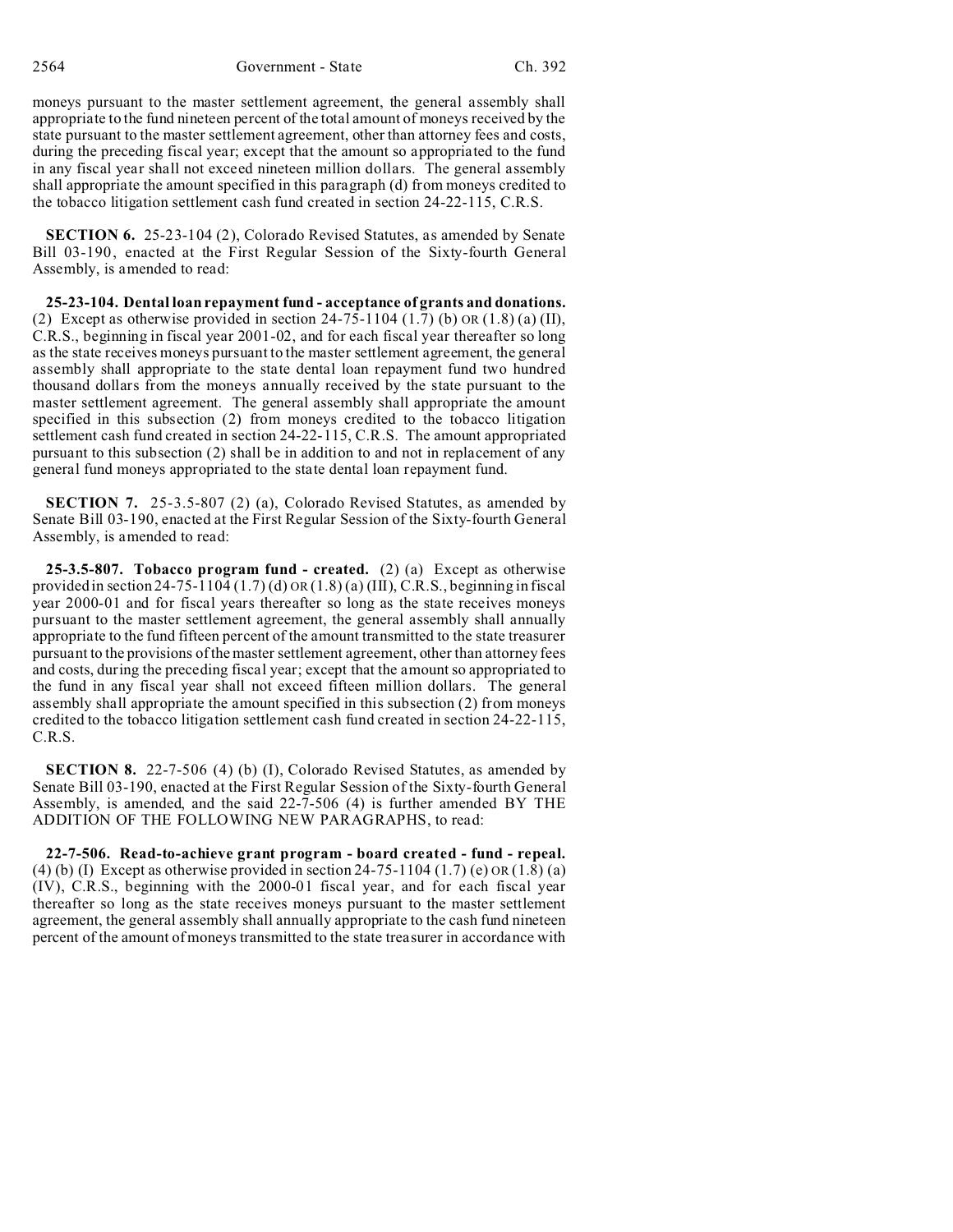the master settlement agreement, other than attorney fees and costs, for the preceding fiscal year; except that the amount so appropriated to the cash fund in any fiscal year shall not exceed nineteen million dollars. The general assembly shall appropriate the amount specified in this **paragraph**  $(c)$  PARAGRAPH (b) from moneys credited to the tobacco litigation settlement cash fund created in section 24-22-115, C.R.S.

(f) NOTWITHSTANDING ANY OTHER PROVISION OF THIS SUBSECTION (4) TO THE CONTRARY, OF THE MONEYS APPROPRIATED TO THE CASH FUND PURSUANT TO PARAGRAPH (b) OF THIS SUBSECTION (4) FOR THE 2003-04 FISCAL YEAR, SIX HUNDRED THOUSAND DOLLARS OF SUCH AMOUNT SHALL BE APPROPRIATED TO THE DEPARTMENT OF EDUCATION FOR REGIONAL LIBRARY SERVICE SYSTEMS PURSUANT TO PART 1 OF ARTICLE 90 OF TITLE 24, C.R.S.

(g) NOTWITHSTANDING ANY OTHER PROVISION OF THIS SUBSECTION (4) TO THE CONTRARY, OF THE MONEYS APPROPRIATED TO THE CASH FUND PURSUANT TO PARAGRAPH (b) OF THIS SUBSECTION (4) FOR THE 2003-04 FISCAL YEAR, FIVE HUNDRED THOUSAND DOLLARS OF SUCH AMOUNT SHALL BE APPROPRIATED TO THE DIVISION OF CRIMINAL JUSTICE IN THE DEPARTMENT OF PUBLIC SAFETY FOR THE JUVENILE DIVERSION PROGRAM ESTABLISHED PURSUANT TO SECTION19-2-303,C.R.S.

**SECTION 9.** 28-5-709 (1) (b) (III), (2) (a), and (3), Colorado Revised Statutes, are amended to read:

**28-5-709. Colorado state veterans trust fund - created - report - repeal.** (1) (b) The moneys in the trust fund shall be used for:

(III) Veterans outreach programs administered COSTS INCURRED by the division; and

(2) (a) EXCEPT AS OTHERWISE PROVIDED IN SECTION  $24-75-1104$  (1.8) (a) (V), C.R.S., beginning in fiscal year 2000-01 and for each fiscal year thereafter so long as the state receives moneys pursuant to the master settlement agreement, the general assembly shall annually appropriate to the trust fund one percent of the total amount received by the state pursuant to the provisions of the master settlement agreement, other than attorney fees and costs, during the preceding fiscal year; except that the amount so appropriated to the trust fund in any fiscal year shall not exceed one million dollars. The general assembly shall appropriate the amount specified in this subsection (2) from moneys credited to the tobacco litigation settlement cash fund created in section 24-22-115, C.R.S.

(3) (a) All of the funds appropriated to the trust fund pursuant to subsection (2) of this section in fiscal year 2000-01 shall be credited to the trust fund and retained as principal in the trust fund. For fiscal years 2001-02 and fiscal years thereafter, seventy-five percent of the amount of annual appropriations made pursuant to subsection (2) of this section shall be credited to the trust fund and retained as principal in the trust fund. For fiscal years 2001-02 and fiscal years thereafter, twenty-five percent of the amount of annual appropriations made pursuant to subsection (2) of this section and one hundred percent of any interest earned on the principal in the trust fund shall be subject to annual appropriation by the general assembly and may be allocated by the board for the purposes outlined in subsection (1) of this section.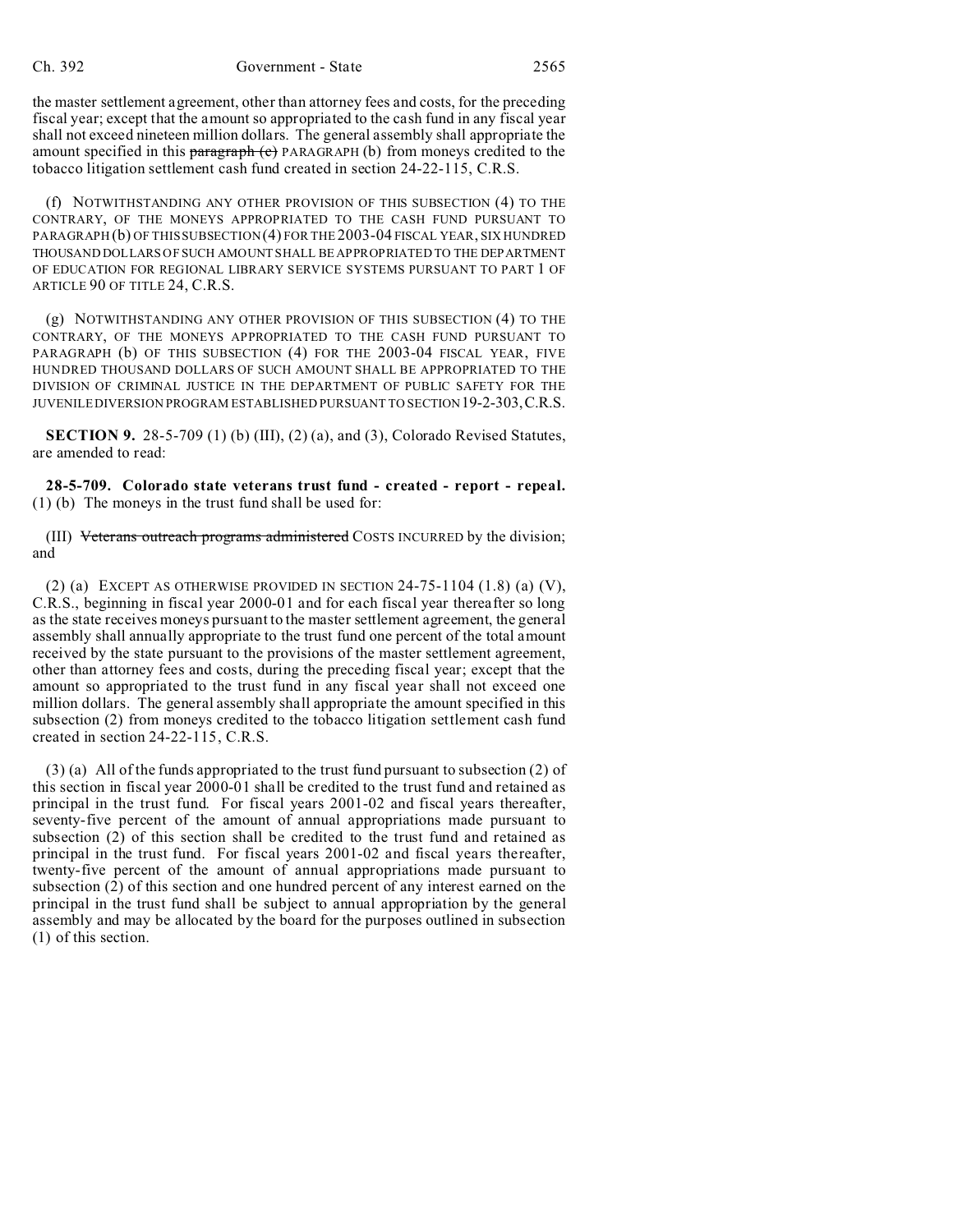2566 Government - State Ch. 392

(b) (I) NOTWITHSTANDING THE PROVISIONS OF PARAGRAPH (a) OF THIS SUBSECTION (3), FOR THE 2003-04, 2004-05, AND 2005-06 FISCAL YEARS, TWENTY-FIVE PERCENT OF THE AMOUNT OF ANNUAL APPROPRIATIONS MADE PURSUANT TO SUBSECTION (2) OF THIS SECTION SHALL BE CREDITED TO THE TRUST FUND AND RETAINED AS PRINCIPAL IN THE TRUST FUND, AND SEVENTY-FIVE PERCENT OF THE AMOUNT OF ANNUAL APPROPRIATIONS MADE PURSUANT TO SUBSECTION (2) OF THIS SECTION AND ONE HUNDRED PERCENT OF ANY INTEREST EARNED ON THE PRINCIPAL IN THE TRUST FUND SHALL BE SUBJECT TO ANNUAL APPROPRIATION BY THE GENERAL ASSEMBLY AND MAY BE ALLOCATED BY THE BOARD FOR THE PURPOSES OUTLINED IN SUBSECTION (1) OF THIS SECTION.

(II) THIS PARAGRAPH (b) IS REPEALED, EFFECTIVE JULY 1, 2006.

**SECTION 10.** 26-4-1007 (3) (a), Colorado Revised Statutes, as amended by Senate Bill 03-190, enacted at the First Regular Session of the Sixty-fourth General Assembly, is amended to read:

**26-4-1007. Program funding - comprehensive primary and preventive care fund - creation.** (3) (a) Except as otherwise provided in section 24-75-1104 (1.7) (f) OR  $(1.8)$   $(a)$   $(VI)$ , C.R.S., beginning with the 2000-01 fiscal year and for each fiscal year thereafter, the general assembly shall appropriate to the fund six percent of the total amount of moneys received by the state pursuant to the master settlement agreement, not including attorney fees and costs, during the preceding fiscal year; except that the amount so appropriated to the fund shall not exceed six million dollars in any fiscal year. The general assembly shall appropriate the amount specified in this subsection (3) from moneys credited to the tobacco litigation settlement cash fund created in section 24-22-115, C.R.S.

**SECTION 11.** 26-19-105 (2.5), Colorado Revised Statutes, is amended to read:

**26-19-105. Trust - created.** (2.5) For fiscal year 2000-01, the general assembly shall appropriate to the trust ten million dollars from the moneys received by the state for said fiscal year pursuant to the master settlement agreement. For fiscal year 2001-02, the general assembly shall appropriate to the trust nine million eight hundred thousand dollars from the moneys annually received by the state pursuant to the master settlement agreement. EXCEPT AS OTHERWISE PROVIDED IN SECTION 24-75-1104 (1.8) (a) (VII), C.R.S., beginning in fiscal year 2002-03, and for each fiscal year thereafter so long as the state receives moneys pursuant to the master settlement agreement, the general assembly shall appropriate to the trust seventeen million five hundred thousand dollars from the moneys annually received by the state pursuant to the master settlement agreement. Except as otherwise provided in section 24-22-115.5, C.R.S., the general assembly shall appropriate the amount specified in this subsection (2.5) from moneys credited to the tobacco litigation settlement cash fund created in section 24-22-115, C.R.S. The amount appropriated pursuant to this subsection (2.5) shall be in addition to and not in replacement of any general fund moneys appropriated to the trust.

**SECTION 12.** 23-20-207 (1) (a) (I), Colorado Revised Statutes, as amended by Senate Bill 03-190, enacted at the First Regular Session of the Sixty-fourth General Assembly, is amended to read: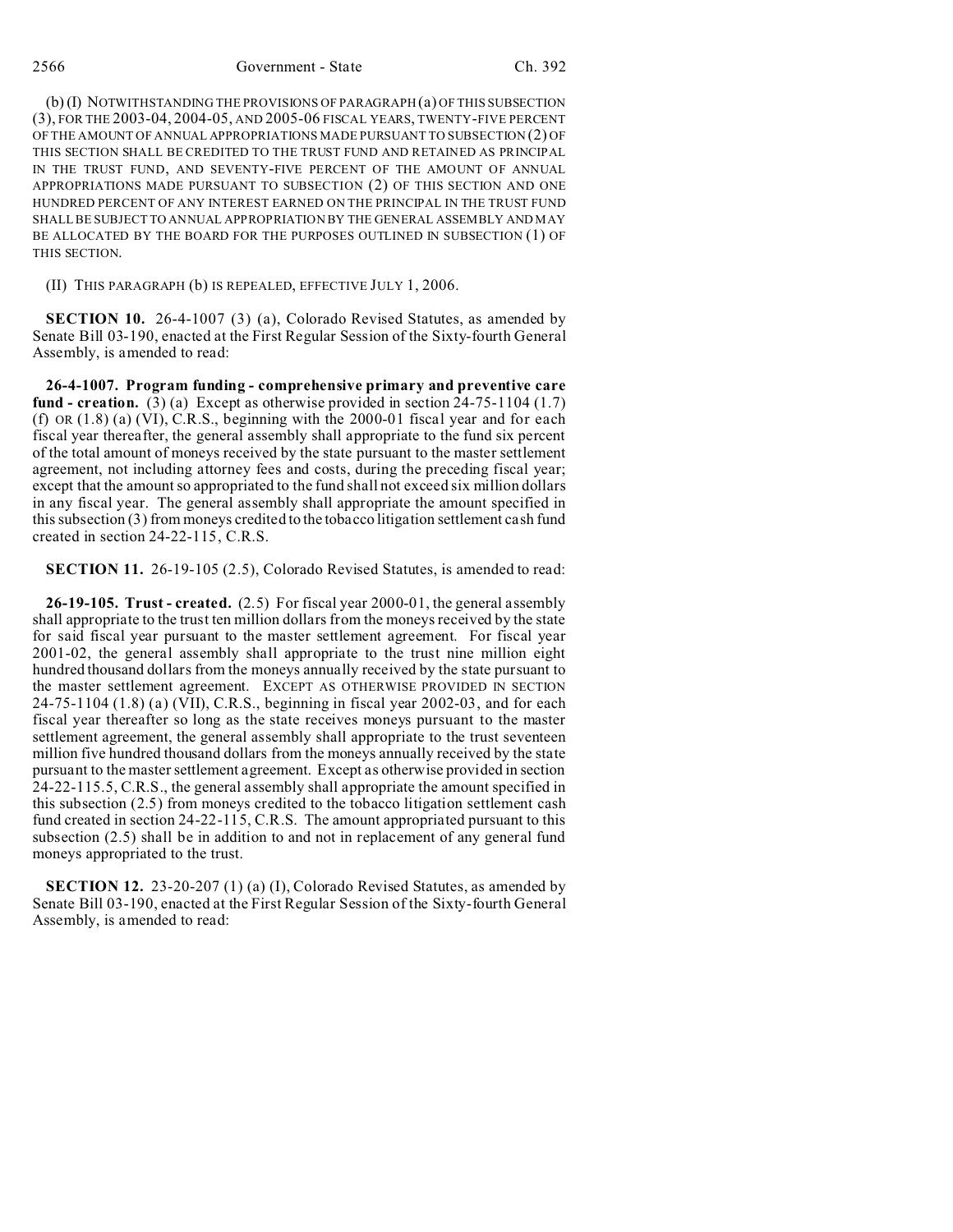**23-20-207. Funding of research grants - tobacco- and substance-abuse-related research fund - creation - administrative costs.** (1) (a) (I) There is hereby created in the office of the treasurer of the university of Colorado the tobacco- and substance-abuse-related research fund, which shall be under the control and administration of the board of regents of the university of Colorado in accordance with the provisions of this article. Except as otherwise provided in section 24-75-1104  $(1.7)$  (c) OR  $(1.8)$  (b), C.R.S., beginning with the 2000-01 fiscal year and for each fiscal year thereafter in which the state receives moneys pursuant to the master settlement agreement, the general assembly shall appropriate to the fund eight percent of the total amount received by the state pursuant to the master settlement agreement, other than attorney fees and costs, during the preceding fiscal year; except that the amount so appropriated to the fund in any fiscal year shall not exceed eight million dollars. In addition, the fund shall include all interest derived from the deposit and investment of the moneys in the fund and may include moneys credited thereto from any public or private gifts, grants, or donations received by the university for the implementation of this part 2. It is the intent of the general assembly that state general fund moneys not be appropriated to provide any funding for the purposes of this part 2. The moneys in the fund shall remain under the control of the regents of the university of Colorado. Any unencumbered moneys appropriated from moneys received by the state pursuant to the master settlement agreement remaining in the fund at the end of any fiscal year shall be transferred to the tobacco litigation settlement trust fund created in section 24-22-115.5, C.R.S.

**SECTION 13. Appropriation - adjustments to the 2002 long bill.** (1) For the implementation of this act, appropriations made in the annual general appropriation act to the department of public health and environment, for the fiscal year beginning July 1, 2002, shall be adjusted as follows:

(a) The cash funds exempt appropriation to health promotion and disease prevention, tobacco education and prevention, for personal services, is decreased by three hundred thousand seven hundred forty-nine dollars (\$300,749). Said sum shall be from the tobacco program fund pursuant to section 25-3.5-807, Colorado Revised Statutes.

(b) The cash funds exempt appropriation to health promotion and disease prevention, tobacco education and prevention, for operating expenses, is decreased by twenty-two thousand four hundred ninety-nine dollars (\$22,499). Said sum shall be from the tobacco program fund pursuant to section 25-3.5-807, Colorado Revised Statutes.

(c) The cash funds exempt appropriation to health promotion and disease prevention, tobacco education and prevention, tobacco program fund, is decreased by five million six hundred fifty-one thousand one hundred five dollars (\$5,651,105). Said sum shall be from the tobacco litigation settlement cash fund pursuant to section 24-75-1104, Colorado Revised Statutes.

(d) The cash funds exempt appropriation to health promotion and disease prevention, for tobacco education and prevention, tobacco cessation and prevention grants, is decreased by five million three hundred twenty-seven thousand eight hundred fifty-seven dollars (\$5,327,857). Said sum shall be from the tobacco program fund pursuant to section 25-3.5-807, Colorado Revised Statutes.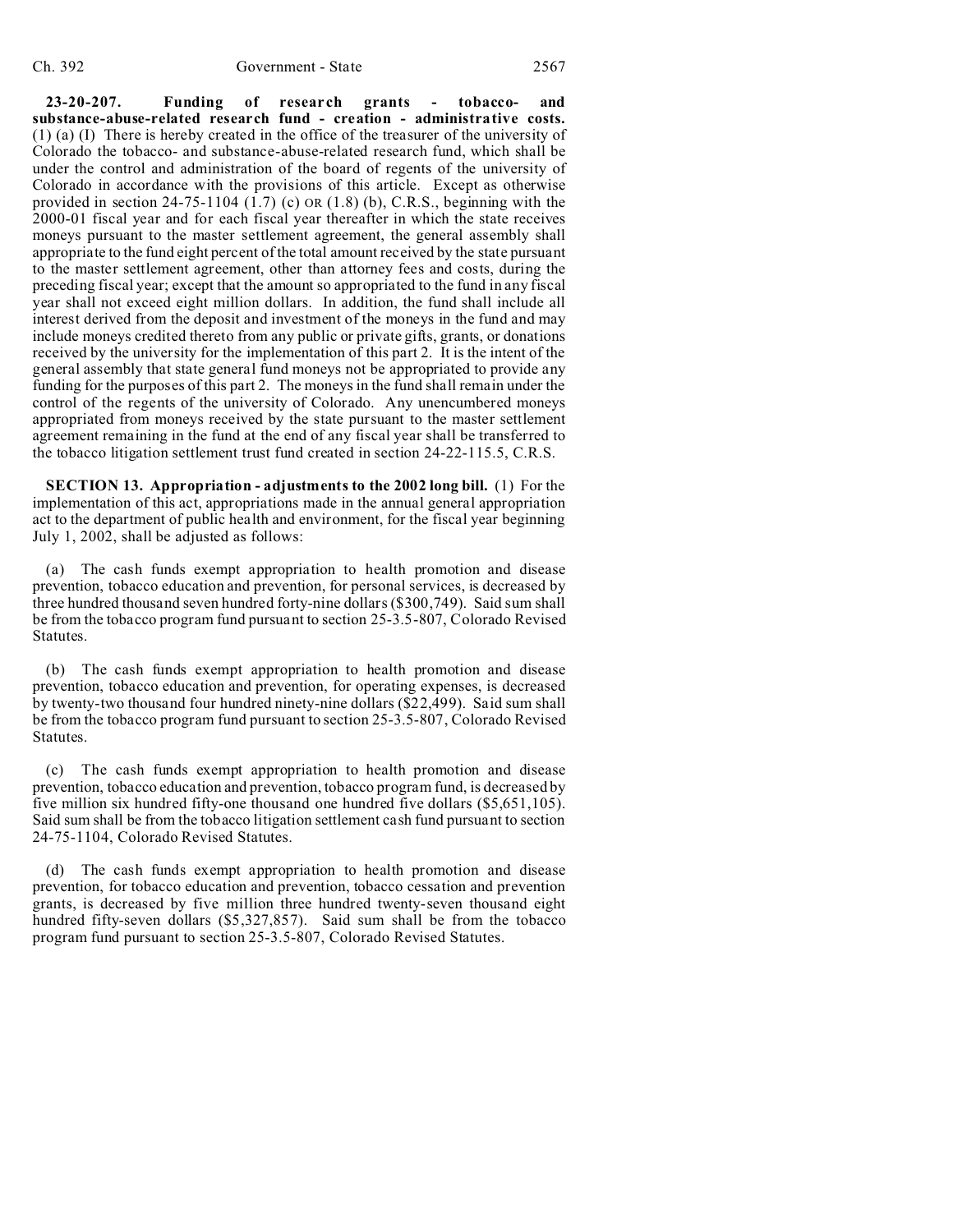**SECTION 14. Appropriation - adjustments to the 2003 long bill.** (1) For the implementation of this act, appropriations made in the annual general appropriation act to the department of education, for the fiscal year beginning July 1, 2003, shall be adjusted as follows:

(a) The cash funds exempt appropriation to assistance to public schools, grant programs and other distributions, read-to-achieve cash fund, is decreased by five million nine hundred sixty-two thousand seven hundred fifty-nine dollars (\$5,962,759). Said sum shall be from the tobacco litigation settlement cash fund pursuant to section 24-75-1104, Colorado Revised Statutes.

(b) The cash funds exempt appropriation to assistance to public schools, grant programs and other distributions, for the read-to-achieve grant program, is decreased by five million nine hundred sixty-two thousand seven hundred fifty-nine dollars (\$5,962,759). Said sum shall be from the read-to-achieve cash fund pursuant to section 22-7-506, Colorado Revised Statutes.

(2) For the implementation of this act, appropriations made in the annual general appropriation act to the department of health care policy and financing, for the fiscal year beginning July 1, 2003, shall be adjusted as follows:

(a) The cash funds exempt appropriation to the indigent care program, comprehensive primary and preventive care fund, is decreased by five hundred eight thousand four hundred ninety-four dollars (\$508,494). Said sum shall be from the tobacco litigation settlement cash fund pursuant to section 24-75-1104, Colorado Revised Statutes.

(b) The cash funds exempt appropriation to the indigent care program, for the comprehensive primary and preventive care grants program, is decreased by five hundred eight thousand four hundred ninety-four dollars (\$508,494). Said sum shall be from the comprehensive primary and preventive care fund pursuant to section 26-4-1007, Colorado Revised Statutes.

(3) For the implementation of this act, appropriations made in the annual general appropriation act to the department of higher education, for the fiscal year beginning July 1, 2003, shall be adjusted as follows: The cash funds exempt appropriation to the governing boards and local district junior colleges, regents of the university of Colorado, other than tuition revenue, is decreased by seven million eight hundred ninety-nine thousand four hundred forty dollars (\$7,899,440). Said sum shall be from the tobacco litigation settlement cash fund pursuant to section 24-75-1104, Colorado Revised Statutes.

(4) For the implementation of this act, appropriations made in the annual general appropriation act to the department of public health and environment, for the fiscal year beginning July 1, 2003, shall be adjusted as follows:

(a) The cash funds exempt appropriation to prevention and intervention services for children and youth division, nurse home visitor program fund, is decreased by six hundred fifty thousand three hundred twenty-one dollars (\$650,321). Said sum shall be from the tobacco litigation settlement cash fund pursuant to section 24-75-1104, Colorado Revised Statutes.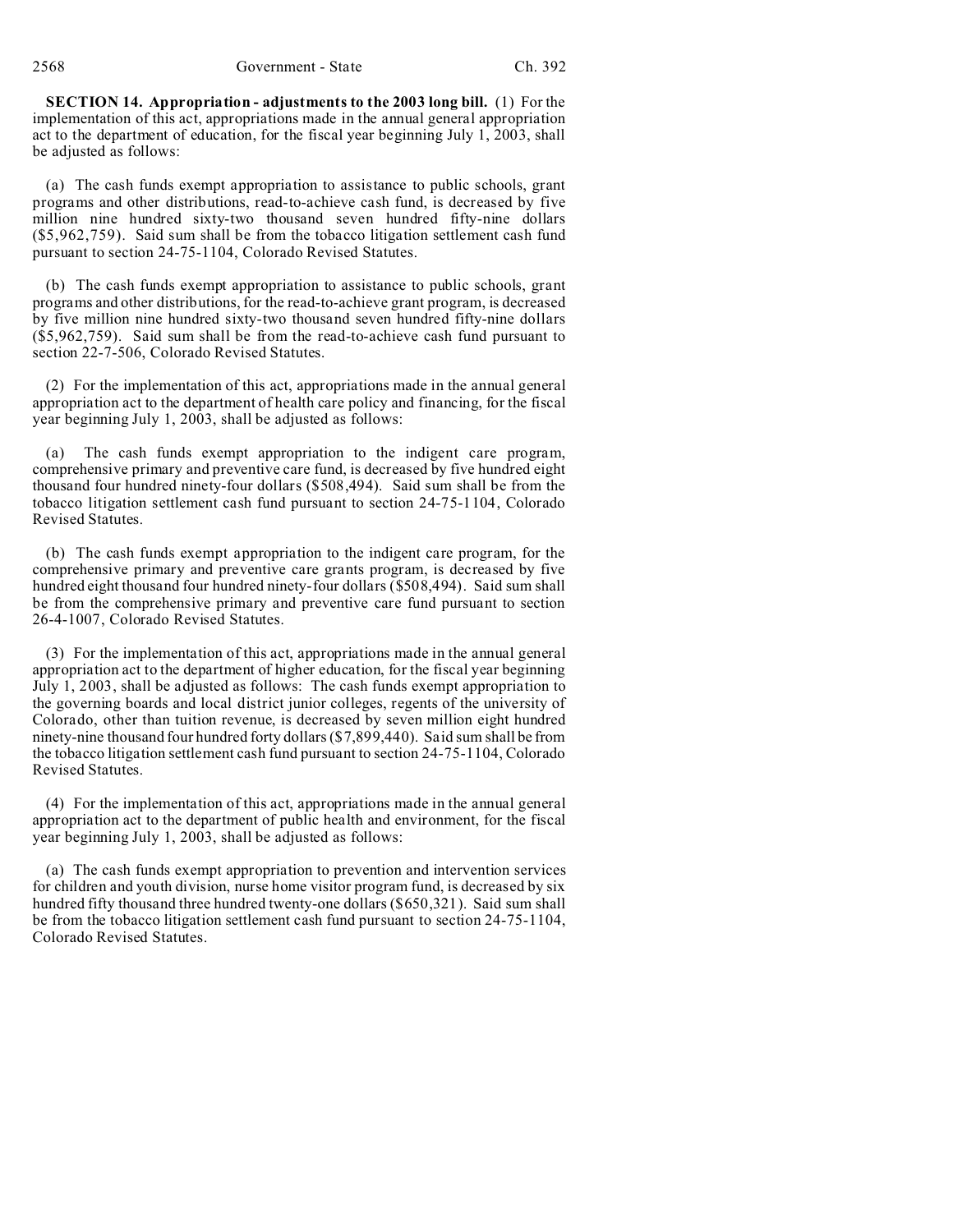(b) The cash funds exempt appropriation to prevention and intervention services for children and youth division, for the nurse home visitor program, is decreased by six hundred fifty thousand three hundred twenty-one dollars (\$650,321). Said sum shall be from the nurse home visitor program fund created in section 25-31-107 (4), Colorado Revised Statutes.

(c) The cash funds exempt appropriation to health promotion and disease prevention, tobacco education and prevention, personal services, is decreased by three hundred ninety-four thousand five hundred thirty-three dollars (\$394,533). Said sum shall be from the tobacco program fund pursuant to section 25-3.5-807, Colorado Revised Statutes.

(d) The cash funds exempt appropriation to health promotion and disease prevention, tobacco education and prevention, for operating expenses, is decreased by twenty-eight thousand eight hundred fifty-eight dollars ( $\sqrt{28,858}$ ). Said sum shall be from the tobacco program fund pursuant to section 25-3.5-807, Colorado Revised Statutes.

(e) The cash funds exempt appropriation to health promotion and disease prevention, tobacco education and prevention, for tobacco cessation and prevention grants, is decreased by nine million seventy-five thousand three hundred ninety-three dollars (\$9,075,393). Said sum shall be from the tobacco program fund pursuant to section 25-3.5-807, Colorado Revised Statutes.

(f) The cash funds exempt appropriation to health promotion and disease prevention, for tobacco education and prevention, tobacco program fund, is decreased by nine million four hundred ninety-eight thousand seven hundred eighty-four dollars (\$9,498,784). Said sum shall be from the tobacco litigation settlement cash fund pursuant to section 24-75-1104, Colorado Revised Statutes.

(g) The cash funds exempt appropriation to health promotion and disease prevention, rural - primary care, state dental loan repayment fund, is decreased by seventeen thousand one hundred sixty-six dollars (\$17,166). Said sum shall be from the tobacco litigation settlement cash fund pursuant to section 24-75-1104, Colorado Revised Statutes.

(h) The cash funds exempt appropriation to health promotion and disease prevention, rural - primary care, for dental programs, is decreased by seventeen thousand one hundred sixty-six dollars (\$17,166). Said sum shall be from the state dental loan repayment fund, pursuant to section 25-23-104, Colorado Revised Statutes.

(5) For the implementation of this act, appropriations made in the annual general appropriation act to the department of military and veterans affairs, for the fiscal year beginning July 1, 2003, shall be adjusted as follows:

(a) The cash funds exempt appropriation to the division of veterans affairs, Colorado state veterans trust fund, is decreased by eighty-four thousand seven hundred forty-nine dollars (\$84,749). Said sum shall be from the tobacco litigation settlement cash fund pursuant to section 24-75-1104, Colorado Revised Statutes.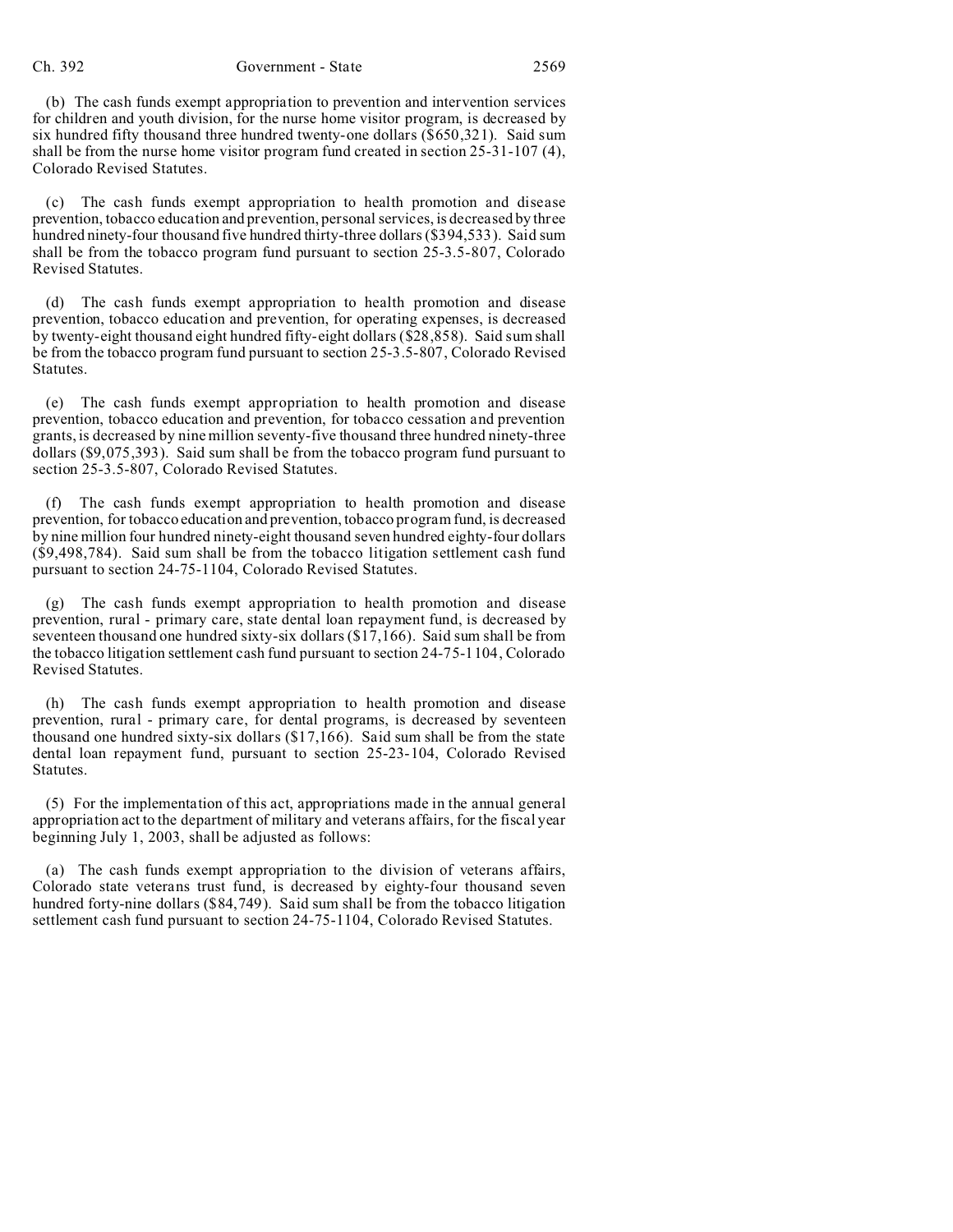(b) The cash funds exempt appropriation to the division of veterans affairs, Colorado state veterans trust fund expenditures, is decreased by twenty-seven thousand five hundred eighty-one dollars (\$27,581). Said sum shall be from the Colorado state veterans trust fund pursuant to section 28-5-709 (1) (a), Colorado Revised Statutes.

**SECTION 15. Appropriation - adjustments to the 2003 long bill.** (1) For the implementation of this act, appropriations made in the annual general appropriation act to the department of education, for the fiscal year beginning July 1, 2003, shall be adjusted as follows:

(a) The cash funds exempt appropriation to assistance to public schools, grant programs and other distributions, read-to-achieve cash fund, is decreased by five million nine hundred sixty-two thousand seven hundred fifty-nine dollars (\$5,962,759). Said sum shall be from the tobacco litigation settlement cash fund pursuant to section 24-75-1104, Colorado Revised Statutes.

(b) The cash funds exempt appropriation to assistance to public schools, grant programs and other distributions, for the read-to-achieve grant program, is decreased by five million nine hundred sixty-two thousand seven hundred fifty-nine dollars (\$5,962,759). Said sum shall be from the read-to-achieve cash fund pursuant to section 22-7-506, Colorado Revised Statutes.

(2) For the implementation of this act, appropriations made in the annual general appropriation act to the department of health care policy and financing, for the fiscal year beginning July 1, 2003, shall be adjusted as follows:

The cash funds exempt appropriation to the indigent care program, comprehensive primary and preventive care fund, is decreased by five hundred eight thousand four hundred ninety-four dollars (\$508,494). Said sum shall be from the tobacco litigation settlement cash fund pursuant to section 24-75-1104, Colorado Revised Statutes.

(b) The cash funds exempt appropriation to the indigent care program, for the comprehensive primary and preventive care grants program, is decreased by five hundred eight thousand four hundred ninety-four dollars (\$508,494). Said sum shall be from the comprehensive primary and preventive care fund pursuant to section 26-4-1007, Colorado Revised Statutes.

(3) For the implementation of this act, appropriations made in the annual general appropriation act to the department of higher education, for the fiscal year beginning July 1, 2003, shall be adjusted as follows: The cash funds exempt appropriation to the governing boards and local district junior colleges, regents of the university of Colorado, other than tuition revenue, is decreased by seven million eight hundred ninety-nine thousand four hundred forty dollars (\$7,899,440). Said sum shall be from the tobacco litigation settlement cash fund pursuant to section 24-75-1104, Colorado Revised Statutes.

(4) For the implementation of this act, appropriations made in the annual general appropriation act to the department of public health and environment, for the fiscal year beginning July 1, 2003, shall be adjusted as follows: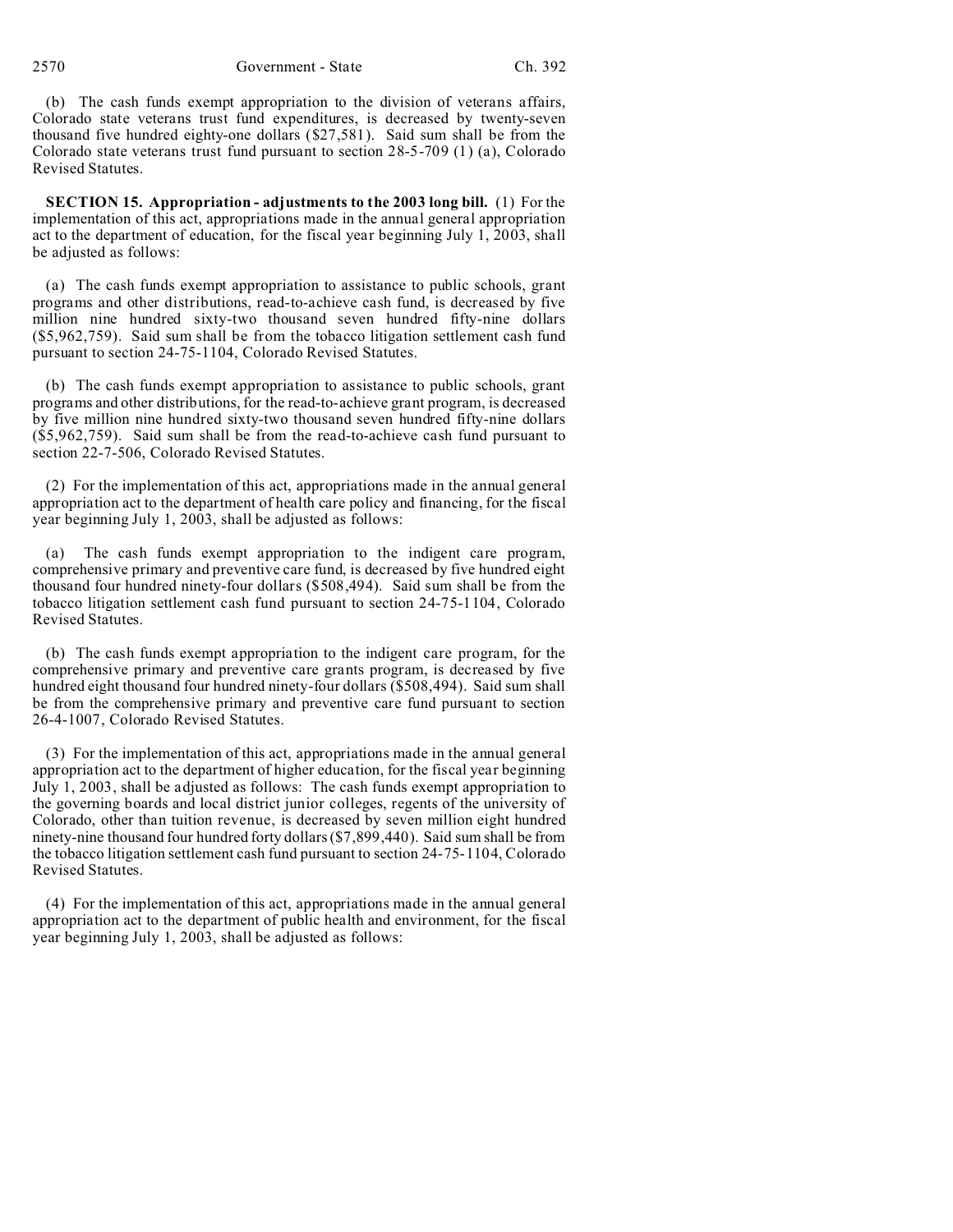(a) The cash funds exempt appropriation to prevention and intervention services for children and youth division, nurse home visitor program fund, is decreased by six hundred fifty thousand three hundred twenty-one dollars (\$650,321). Said sum shall be from the tobacco litigation settlement cash fund pursuant to section 24-75-1104, Colorado Revised Statutes.

(b) The cash funds exempt appropriation to prevention and intervention services for children and youth division, for the nurse home visitor program, is decreased by six hundred fifty thousand three hundred twenty-one dollars (\$650,321). Said sum shall be from the nurse home visitor program fund created in section 25-31-107 (4), Colorado Revised Statutes.

(c) The cash funds exempt appropriation to health promotion and disease prevention,tobacco education and prevention, personal services, is decreased by three hundred ninety-four thousand five hundred thirty-three dollars (\$394,533). Said sum shall be from the tobacco program fund pursuant to section 25-3.5-807, Colorado Revised Statutes.

(d) The cash funds exempt appropriation to health promotion and disease prevention, tobacco education and prevention, for operating expenses, is decreased by twenty-eight thousand eight hundred fifty-eight dollars (\$28,858). Said sum shall be from the tobacco program fund pursuant to section 25-3.5-807, Colorado Revised Statutes.

(e) The cash funds exempt appropriation to health promotion and disease prevention, tobacco education and prevention, for tobacco cessation and prevention grants, is decreased by nine million four hundred fifteen thousand eight hundred fifty-four dollars (\$9,415,854). Said sum shall be from the tobacco program fund pursuant to section 25-3.5-807, Colorado Revised Statutes.

The cash funds exempt appropriation to health promotion and disease prevention, for tobacco education and prevention, tobacco program fund, is decreased by nine million eight hundred thirty-nine thousand two hundred forty-five dollars (\$9,839,245). Said sum shall be from the tobacco litigation settlement cash fund pursuant to section 24-75-1104, Colorado Revised Statutes.

(g) The cash funds exempt appropriation to health promotion and disease prevention, rural - primary care, state dental loan repayment fund, is decreased by seventeen thousand one hundred sixty-six dollars (\$17,166). Said sum shall be from the tobacco litigation settlement cash fund pursuant to section 24-75-1104, Colorado Revised Statutes.

(h) The cash funds exempt appropriation to health promotion and disease prevention, rural - primary care, for dental programs, is decreased by seventeen thousand one hundred sixty-six dollars (\$17,166). Said sum shall be from the state dental loan repayment fund, pursuant to section 25-23-104, Colorado Revised Statutes.

(5) For the implementation of this act, appropriations made in the annual general appropriation act to the department of military and veterans affairs, for the fiscal year beginning July 1, 2003, shall be adjusted as follows: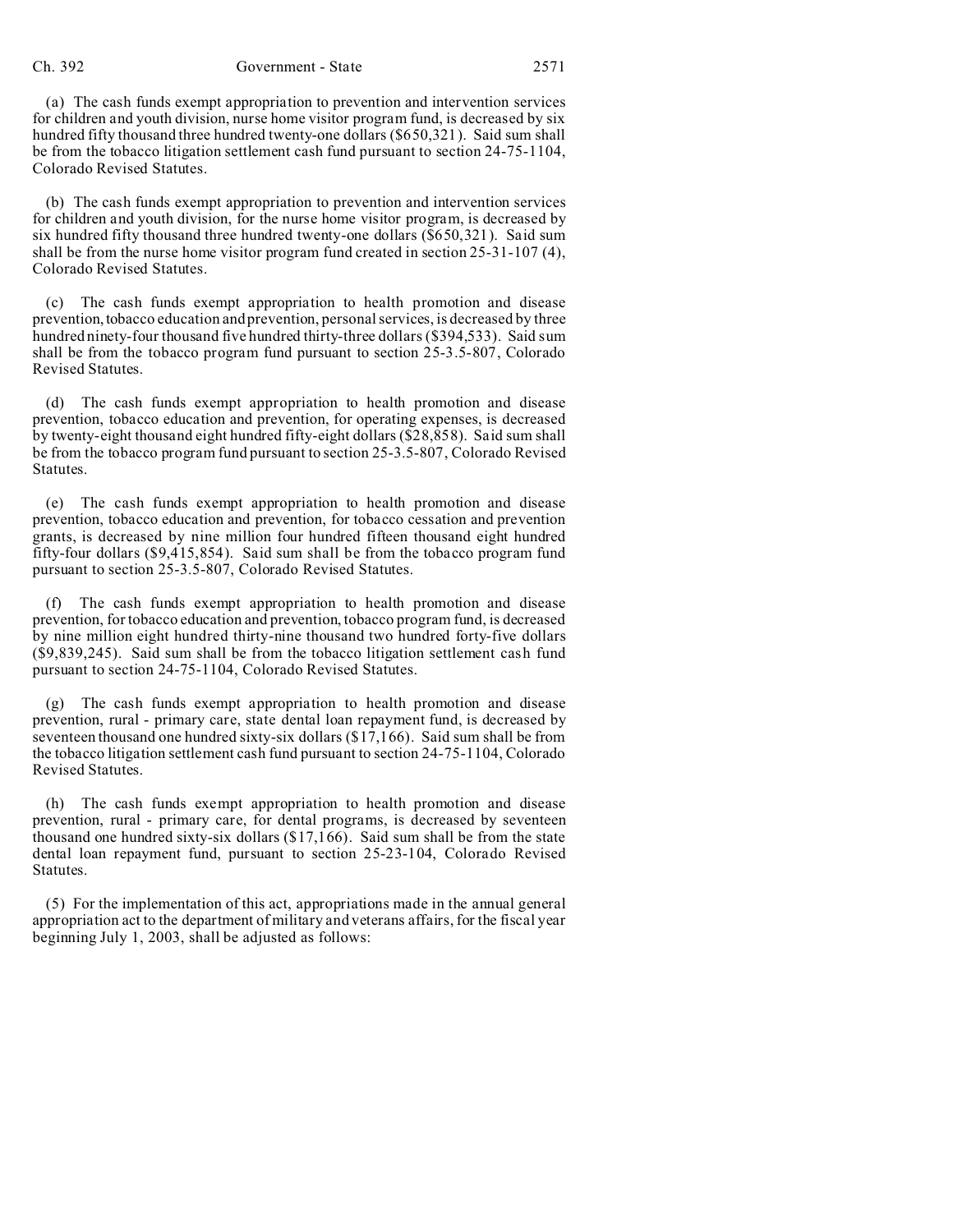(a) The cash funds exempt appropriation to the division of veterans affairs, Colorado state veterans trust fund, is decreased by eighty-four thousand seven hundred forty-nine dollars (\$84,749). Said sum shall be from the tobacco litigation settlement cash fund pursuant to section 24-75-1104, Colorado Revised Statutes.

(b) The cash funds exempt appropriation to the division of veterans affairs, Colorado state veterans trust fund expenditures, is decreased by twenty-seven thousand five hundred eighty-one dollars (\$27,581). Said sum shall be from the Colorado state veterans trust fund pursuant to section 28-5-709 (1) (a), Colorado Revised Statutes.

**SECTION 16. Appropriation.** (1) In addition to any other appropriation, there is hereby appropriated, to the department of human services, for allocation to the mental health and alcohol and drug abuse services, mental health community programs, residential treatment for youth (H.B. 99-1116), for the fiscal year beginning July 1, 2003, the sum of four hundred fifty-one thousand three hundred fifty-four dollars (\$451,354), or so much thereof as may be necessary, for the provision of mental health services pursuant to article 10.3 of title 27, Colorado Revised Statutes. Of such sum, ninety-five thousand nine hundred eighteen dollars (\$95,918) shall be out of any moneys in the tobacco litigation settlement cash fund not otherwise appropriated and three hundred fifty-five thousand four hundred thirty-six dollars  $(s355,436)$  shall be cash funds exempt received from the department of health care policy and financing out of the appropriation made in subsection (2) of this section.

(2) In addition to any other appropriation, there is hereby appropriated, to the department of health care policy and financing, for allocation to the department of human services medicaid-funded programs, mental health and alcohol and drug abuse services-medicaid funding, residential treatment for youth (H.B. 99-1116), for the fiscal year beginning July 1, 2003, the sum of one hundred seventy-seven thousand seven hundred eighteen dollars (\$177,718) out of any moneys in the tobacco litigation settlement cash fund not otherwise appropriated. In addition to said appropriation, the general assembly anticipates that, for the fiscal year beginning July 1, 2003, the department of health care policy and financing will receive the sum of one hundred seventy-seven thousand seven hundred eighteen dollars (\$177,718) in federal funds. Although the federal funds are not appropriated in this act, they are noted for the purpose of indicating the assumptions used relative to these funds in developing the state appropriation amounts.

**SECTION 17. Appropriation - adjustments in 2003 long bill.** (1) For the implementation of this act, appropriations made in the annual general appropriation act, for the fiscal year beginning July 1, 2003, shall be adjusted as follows:

(a) The appropriation to the department of health care policy and financing, department of human services medicaid-funded programs, mental health and alcohol and drug abuse services, mental health community programs, mental health capitation and performance incentive awards, for the fiscal year beginning July 1, 2003, is increased by one million dollars (\$1,000,000). Of said sum, five hundred thousand dollars (\$500,000) shall be from the tobacco litigation settlement cash fund pursuant to section 24-75-1104, Colorado Revised Statutes, and five hundred thousand dollars (\$500,000) shall be from federal funds.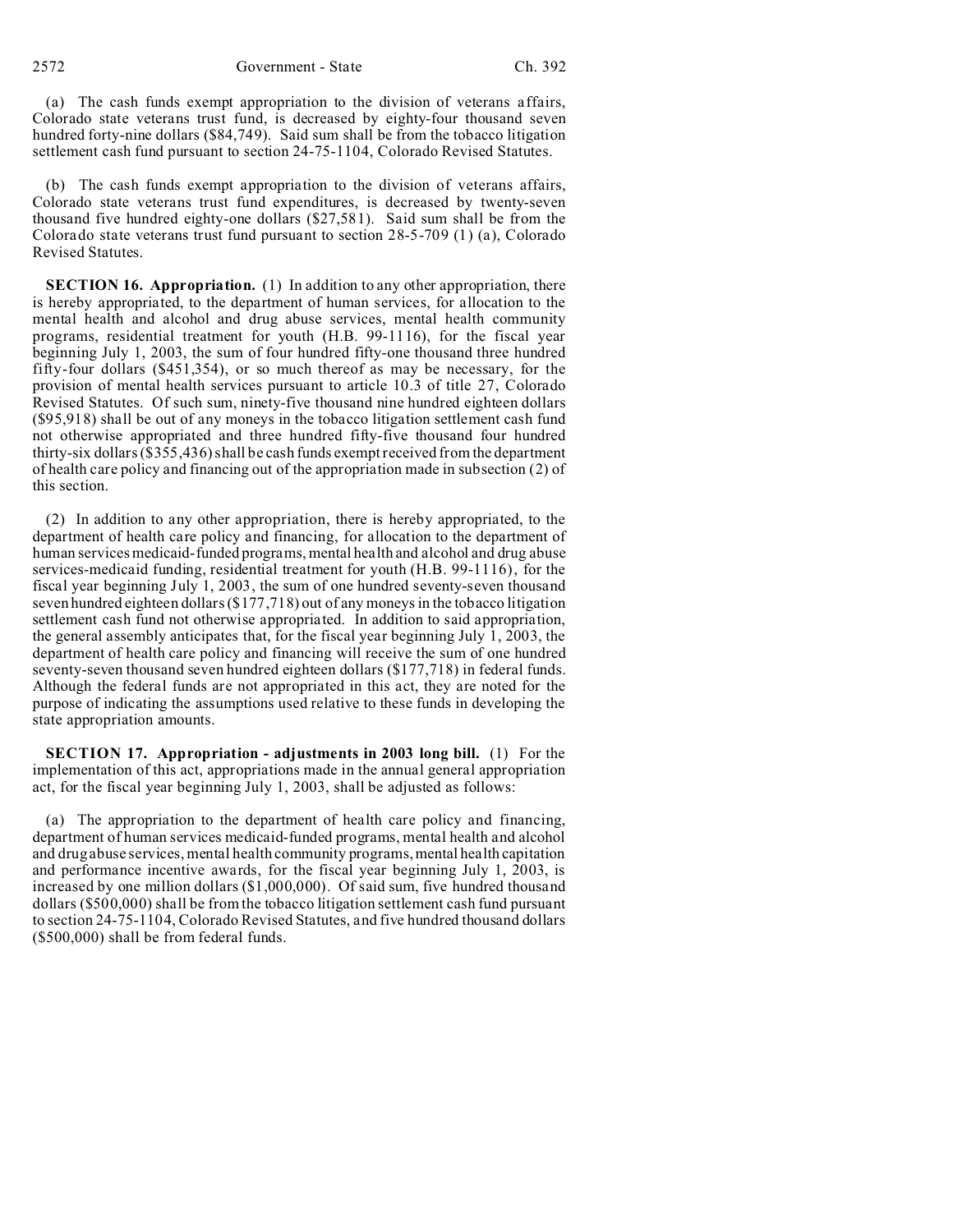## Ch. 392 Government - State 2573

(b) The appropriation to the department of human services, mental health and alcohol and drug abuse services, mental health community programs, mental health capitation, for the fiscal year beginning July 1, 2003, is increased by one million dollars (\$1,000,000). Said sum shall be from cash funds exempt transferred from the department of health care policy and financing out of the appropriation made in subsection (a) of this subsection.

(2) For the implementation of this act, appropriations made in the annual general appropriation act to the department of public health and environment, for the fiscal year beginning July 1, 2003, shall be adjusted as follows:

(a) The cash funds exempt appropriation to health promotion and disease prevention, tobacco education and prevention, for tobacco cessation and prevention grants, is decreased by five hundred thousand dollars (\$500,000). Said sum shall be from the tobacco program fund pursuant to section 25-3.5-807, Colorado Revised Statutes.

(b) The cash funds exempt appropriation to health promotion and disease prevention, for tobacco education and prevention, tobacco program fund, is decreased by five hundred thousand dollars (\$500,000). Said sum shall be from the tobacco litigation settlement cash fund pursuant to section 24-75-1104, Colorado Revised Statutes.

**SECTION 18. Appropriation - adjustments in 2003 long bill.** (1) In addition to any other appropriation, there is hereby appropriated, to the department of education, library programs, for regional library service systems, for the fiscal year beginning July 1, 2003, the sum of six hundred thousand dollars (\$600,000), or so much thereof as may be necessary, for the implementation of this act. Such sum shall be cash funds exempt from the read-to-achieve cash fund created in section 22-7-506 (4), Colorado Revised Statutes.

(2) For the implementation of this act, appropriations made in the annual general appropriation act for the fiscal year beginning July 1, 2003, shall be adjusted as follows: The appropriation to the department of education, assistance to public schools, grant programs and other distributions, read-to-achieve grant program, is decreased by six hundred thousand dollars (\$600,000).

**SECTION 19. Appropriation - adjustments in 2003 long bill.** (1) In addition to any other appropriation, there is hereby appropriated, to the department of higher education, council on the arts, for the fiscal year beginning July 1, 2003, the sum of one hundred thousand dollars (\$100,000) and 1.0 FTE, or so much thereof as may be necessary, for the implementation of this act. Such sum shall be from the tobacco litigation settlement cash fund pursuant to section 24-75-1104, Colorado Revised Statutes. In addition to said appropriation, the general assembly anticipates that, for the fiscal year beginning July 1, 2003, the department of higher education will receive one hundred thousand dollars (\$100,000) in federal funds. Although the federal funds are not appropriated in this act, they are noted for the purpose of indicating the assumption used relative to these funds in developing the state appropriation amounts.

(2) For the implementation of this act, appropriations made in the annual general appropriation act to the department of public health and environment, for the fiscal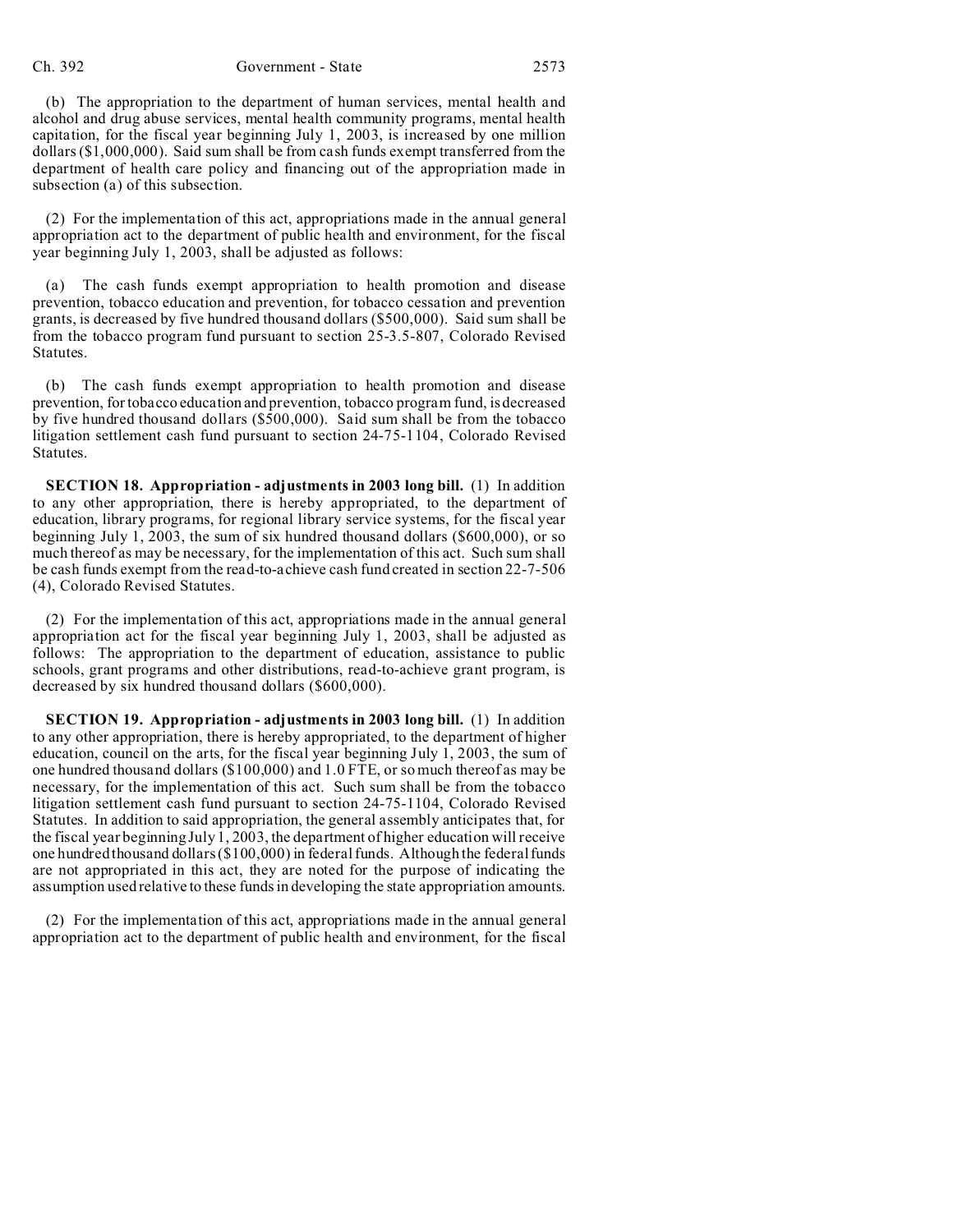year beginning July 1, 2003, shall be adjusted as follows:

(a) The cash funds exempt appropriation to health promotion and disease prevention, tobacco education and prevention, for tobacco cessation and prevention grants, is decreased by one hundred thousand dollars (\$100,000). Said sum shall be from the tobacco program fund pursuant to section 25-3.5-807, Colorado Revised Statutes.

(b) The cash funds exempt appropriation to health promotion and disease prevention, for tobacco education and prevention, tobacco program fund, is decreased by one hundred thousand dollars (\$100,000). Said sum shall be from the tobacco litigation settlement cash fund pursuant to section 24-75-1104, Colorado Revised Statutes.

**SECTION 20. Appropriation - adjustments in 2003 long bill.** (1) In addition to any other appropriation, there is hereby appropriated, to the department of public safety, division of criminal justice, juvenile justice and delinquency prevention, for juvenile diversion programs, for the fiscal year beginning July 1, 2003, the sum of five hundred thousand dollars (\$500,000), or so much thereof as may be necessary, for the implementation of this act. Such sum shall be from the read-to achieve cash fund created in section 22-7-506 (4), Colorado Revised Statutes.

(2) For the implementation of this act, appropriations made in the annual general appropriation act for the fiscal year beginning July 1, 2003, shall be adjusted as follows: The cash funds exempt appropriation to the department of education, assistance to public schools, grant programs and other distributions, for the read-to-achieve grant program, is decreased by five hundred thousand dollars (\$500,000).

**SECTION 21. Appropriation - adjustments in 2003 long bill.** (1) In addition to any other appropriation, there is hereby appropriated, to the judicial department, courts administration, administration, for family violence grants, for the fiscal year beginning July 1, 2003, the sum of five hundred thousand dollars (\$500,000), or so much thereof as may be necessary, for the implementation of this act. Such sum shall be from the tobacco litigation settlement cash fund pursuant to section 24-75-1104, Colorado Revised Statutes.

(2) For the implementation of this act, appropriations made in the annual general appropriation act to the department of public health and environment, for the fiscal year beginning July 1, 2003, shall be adjusted as follows:

(a) The cash funds exempt appropriation to health promotion and disease prevention, tobacco education and prevention, for tobacco cessation and prevention grants, is decreased by five hundred thousand dollars (\$500,000). Said sum shall be from the tobacco program fund pursuant to section 25-3.5-807, Colorado Revised Statutes.

(b) The cash funds exempt appropriation to health promotion and disease prevention, for tobacco education and prevention, tobacco program fund, is decreased by five hundred thousand dollars (\$500,000). Said sum shall be from the tobacco litigation settlement cash fund pursuant to section 24-75-1104, Colorado Revised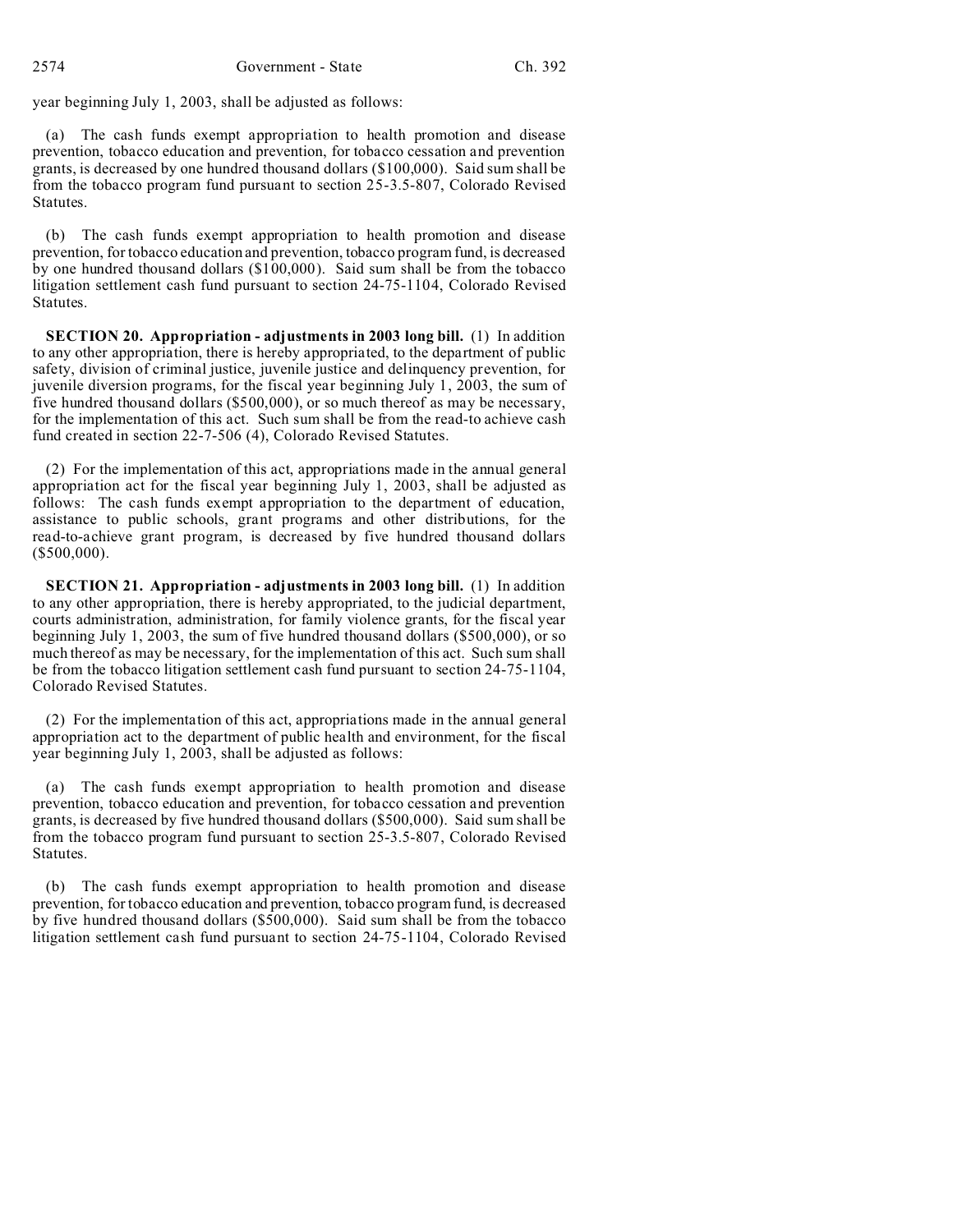Statutes.

**SECTION 22.** Appropriation - adjustments in 2003 long bill. (1) For the implementation of this act, appropriations made in the annual general appropriation act to the department of education, for the fiscal year beginning July 1, 2003, shall be adjusted as follows:

(a) The cash funds exempt appropriation to assistance to public schools, grant programs and other distributions, for the read-to-achieve cash fund, is decreased by one million dollars (\$1,000,000). Said sum shall be from the tobacco litigation settlement cash fund pursuant to section 24-75-1104, Colorado Revised Statutes.

(b) The cash funds exempt appropriation to assistance to public schools, grant programs and other distributions, for the read-to-achieve grant program, is decreased by one million dollars (\$1,000,000). Said sum shall be from the read-to-achieve cash fund pursuant to section 22-7-506, Colorado Revised Statutes.

(2) For the implementation of this act, appropriations made in the annual general appropriation act to the department of health care policy and financing, for the fiscal year beginning July 1, 2003, shall be adjusted as follows:

(a) The cash funds exempt appropriation to the indigent care program, H.B. 97-1304 children's basic health plan trust, for the fiscal year beginning July 1, 2003, is increased by one million dollars (\$1,000,000). Said sum shall be from the tobacco litigation settlement cash fund pursuant to section 24-75-1104, Colorado Revised Statutes.

(b) The appropriation to the indigent care program, for children's basic health plan premium costs, is increased by two million five hundred thirty-three thousand seven hundred eighty-six dollars (\$2,533,786). Of said sum, eight hundred eighty-six thousand eight hundred twenty-five dollars (\$886,825) shall be from the children's basic health plan trust pursuant to section 26-19-105, Colorado Revised Statutes, and one million six hundred forty-six thousand nine hundred sixty-one dollars (\$1,646,961) shall be from federal funds.

(c) The appropriation to the indigent care program, for children's basic health plan dental benefit costs, is increased by three hundred twenty-two thousand eight hundred six dollars (\$322,806). Of said sum, one hundred twelve thousand nine hundred eighty-two dollars (\$112,982) shall be from the children's basic health plan trust pursuant to section 26-19-105, Colorado Revised Statutes, and two hundred nine thousand eight hundred twenty-four dollars (\$209,824) shall be from federal funds.

**SECTION 23. Effective date.** (1) Except as otherwise provided in subsections (2) and (3) of this section, this act shall take effect upon passage.

(2) Section 14 of this act shall only take effect if Senate Bill 03-083 is not enacted at the First Regular Session of the Sixty-fourth General Assembly and does not become law.

(3) Sections 15 and 16 of this act shall only take effect if Senate Bill 03-083 is enacted at the First Regular Session of the Sixty-fourth General Assembly and